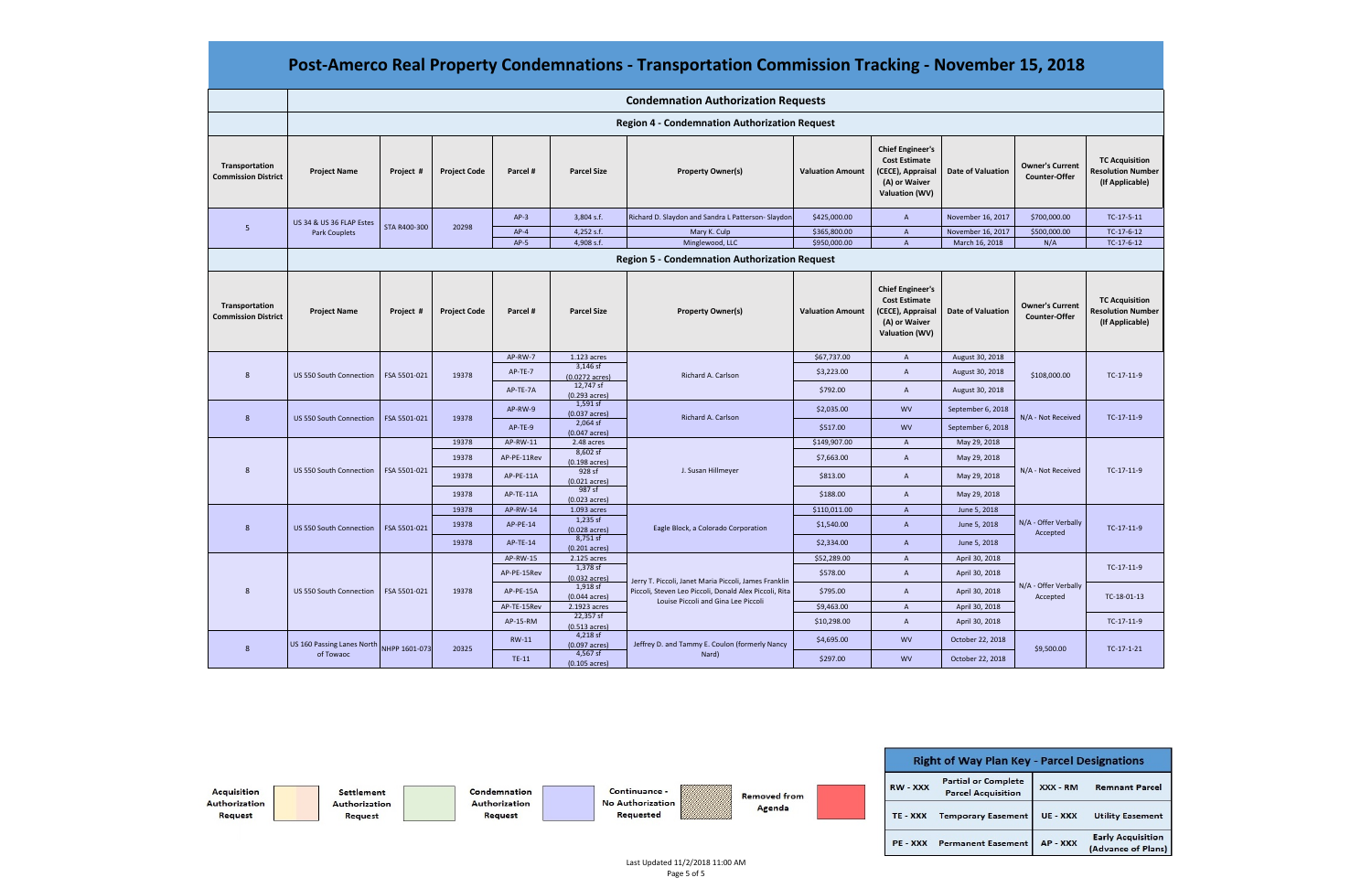# Resolution #  $TC-18-11-$ []

R4 US 34 & US 36 FLAP Estes Park Couplets, STA R400-300, Project Code 20298

Authorizing the Chief Engineer to initiate and conduct condemnation proceedings pursuant to articles 1 to 7 of title 38, C.R.S. for the properties owned by Richard D. Slaydon, Sandra L. Patterson-Slaydon, Mary K. Culp, and Minglewood, LLC.

# 

WHEREAS, the Transportation Commission is authorized pursuant to Section 43-1-106(8). C.R.S. to formulate the general policy with respect to management, construction and maintenance of public highways and other transportation systems in the state and to promulgate and adopt all budgets of CDOT; and

WHEREAS, pursuant to Colorado law at Section 43-1-208, C.R.S., the Colorado General Assembly has conferred the power of eminent domain upon the Transportation Commission to acquire private property necessary for state highways purposes; and

**WHEREAS**, on September 26, 2016 the Colorado Supreme Court announced its decision in Department of Transportation v. Amerco Real Estate Company; U-Haul Company of Colorado; et al., 2016SA75; and

**WHEREAS**, the Amerco Real Estate Company opinion held that the Transportation Commission must decide that the public interest or convenience will be served by a proposed alteration of a state highway and that the Commission's decision must be made in consideration of the portions of land of each landowner to be taken and an estimate of the damages and benefits accruing to each landowner prior to authorizing condemnation of property; and

**WHEREAS**, the Amerco Real Estate Company opinion also held that the Transportation Commission is authorized to either direct the Chief Engineer to make tender to a landowner or the Transportation Commission can proceed in the acquisition of private lands for state highway purposes, according to articles 1 to 7 of title 38, C.R.S., without tender to the landowner; and

**WHEREAS**, the Amerco Real Estate opinion further held that the Transportation Commission could delegate to the "legal staff or representatives of the commission or department" the "initiation and conduct of condemnation proceedings." Amerco Real Estate Company, 2016SA75, ¶15; and

**WHEREAS, on May 18, 2017 and June 15, 2017 the Transportation Commission entered** resolutions TC-17-5-11 and TC-17-6-12 ("Resolutions") upon its minutes for the US 34 & US 36 FLAP Estes Park Couplets Project, Project Number STA R400-300, Project Code 20298 ("Project"); and

**WHEREAS, the Resolutions determined that the public interest or convenience will be** served by the proposed alterations to U.S. Highways No. 34 and 36, approved acquisition of properties needed for the proposed alterations, approved the Chief Engineer's estimate of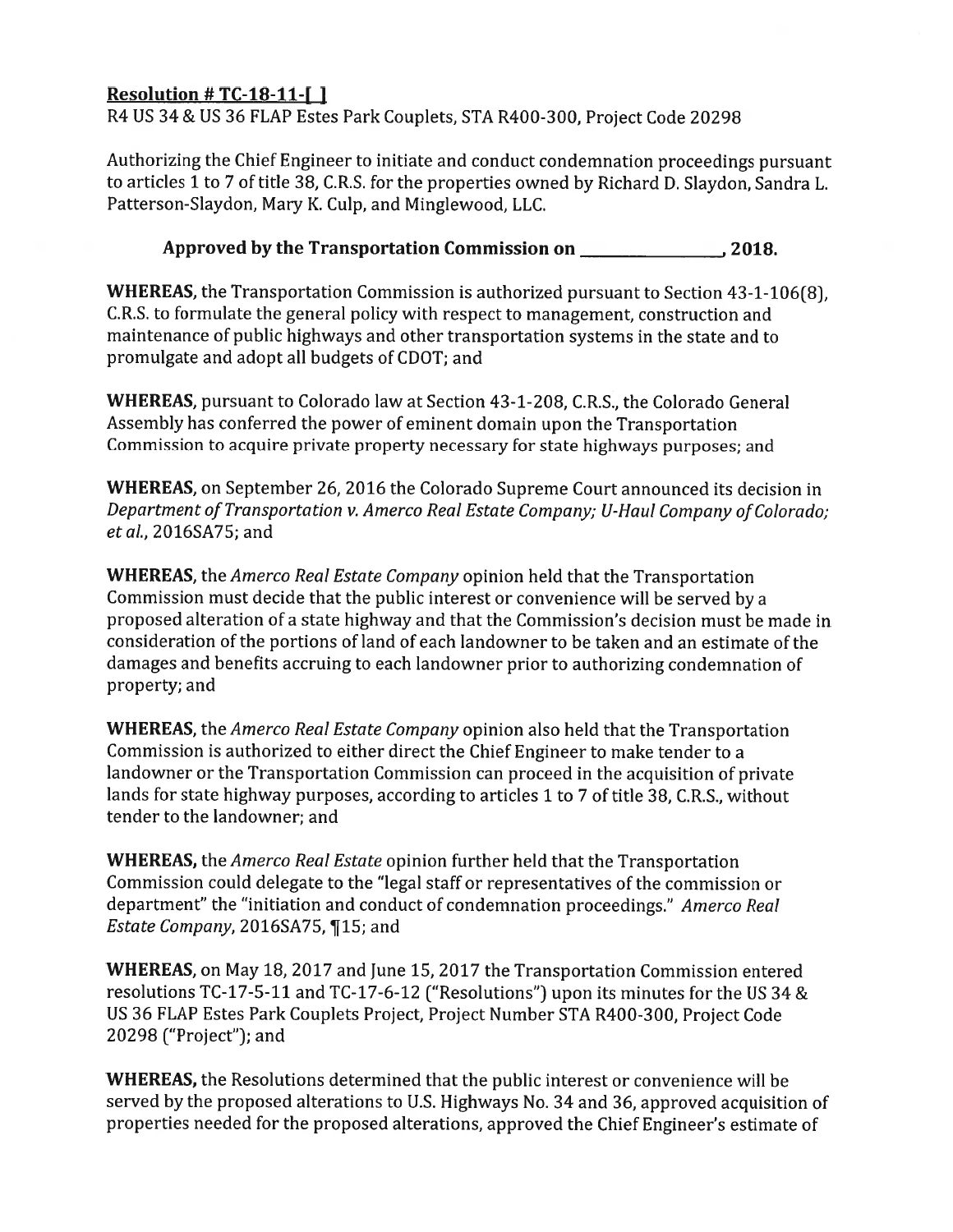value, damages and benefits, if any, accruing to each landowner, and authorized the CDOT Chief Engineer and CDOT staff to negotiate with landowners; and

**WHEREAS**, pursuant to the Resolutions CDOT attempted to negotiate with the landowners. but negotiations with the landowners were unsuccessful; and

**WHEREAS, the Property sought by CDOT may include buildings, structures, or other** improvements on the real Property and may also include tenant-owned improvements, personal property, and other real estate; and

WHEREAS, CDOT does not have possession of the Properties and CDOT's inability to work on the Properties will likely cause delay to the Project, possibly resulting in significant monetary harm to CDOT; and

**WHEREAS**, the Transportation Commission acknowledges that it or its predecessors previously reviewed the written report of the Chief Engineer seeking approval to negotiate with landowner and has also reviewed the written report of the Chief Engineer seeking approval to initiate and conduct condemnation proceedings, and both reports included all information and documents required pursuant to Section 43-1-208(1), in relation to the Project and the Property; and

NOW THEREFORE BE IT RESOLVED, the Transportation Commission authorizes CDOT to initiate and conduct condemnation proceedings for the following landowners. If CDOT and a landowner reach a settlement amount that requires approval by the Regional Transportation Director and the Chief Engineer, as set forth in the CDOT Right-of-Way Manual, then the settlement amount is subject to Transportation Commission approval. If the condemnation matter is resolved through a certificate of ascertainment and assessment, or verdict then the certificate of ascertainment and assessment, or verdict amount is subject to approval by the Transportation Commission. If acquisition of the Property requires acquisition of buildings, structures, or improvements on real property as well as acquisition of tenant-owned improvements both real and personal property, or other real estate, the Transportation Commission authorizes CDOT to acquire those items through eminent domain proceedings if necessary.

CDOT may initiate and conduct condemnation proceedings for the following landowners:

- 1. Landowner Name: Richard D. Slaydon and Sandra L. Patterson-Slaydon Address of Property: 221 E Riverside Drive, Estes Park CO 80517 Parcels Required: AP-3 Estimated Property Value, Damages and Benefits (if any): \$425,000
- 2. Landowner Name: Mary K. Culp Address of Property: 201 E. Riverside Drive, Estes Park CO 80517 Parcels Required: AP-4 Estimated Property Value, Damages and Benefits (if any): \$365,800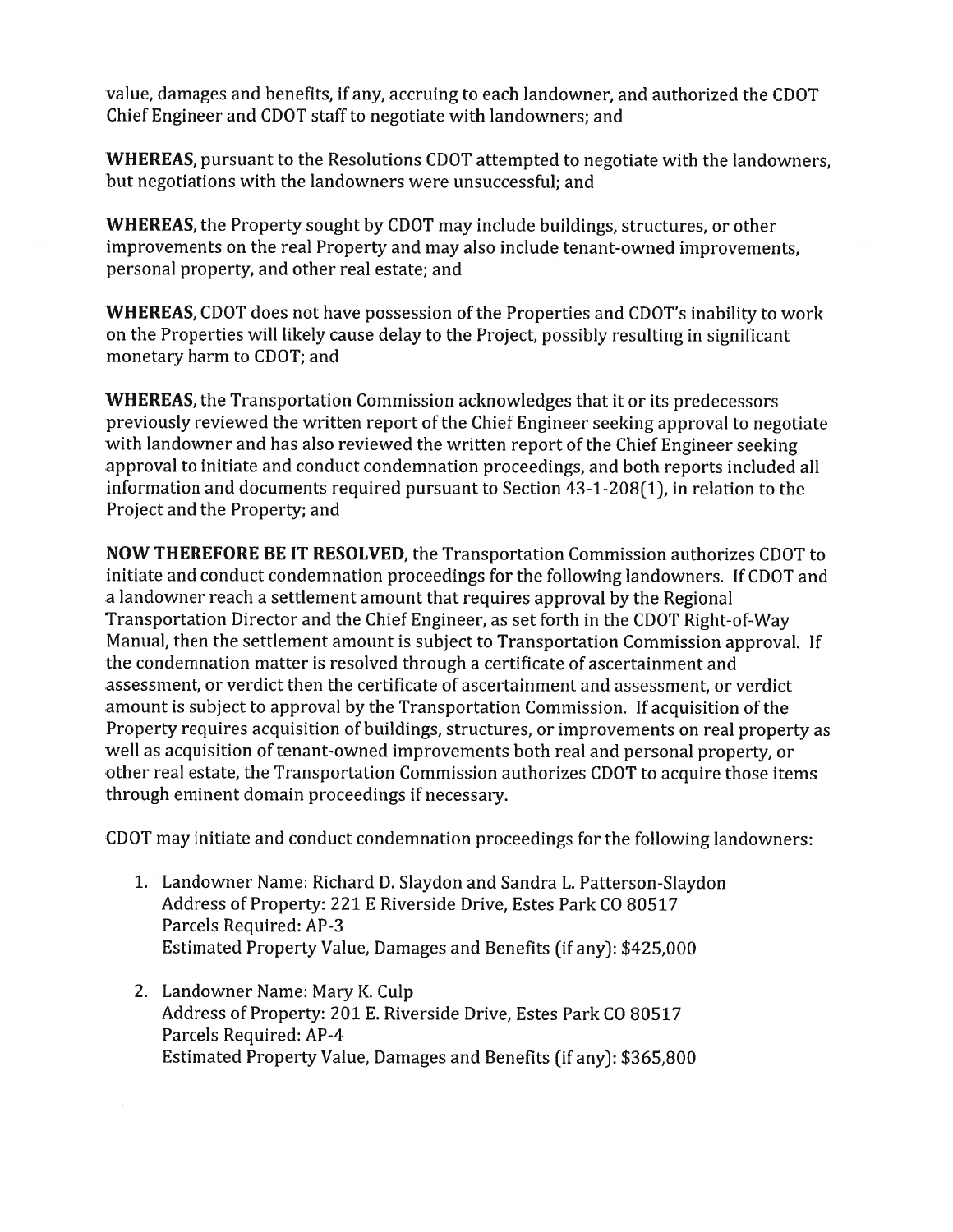3. Landowner Name: Minglewood, LLC Address of Property: 189 E. Riverside Drive, Estes Park CO 80517 Parcels Required: AP-5 Estimated Property Value, Damages and Benefits (if any): \$950,000.00

Herman Stockinger, Secretary Transportation Commission of Colorado

Date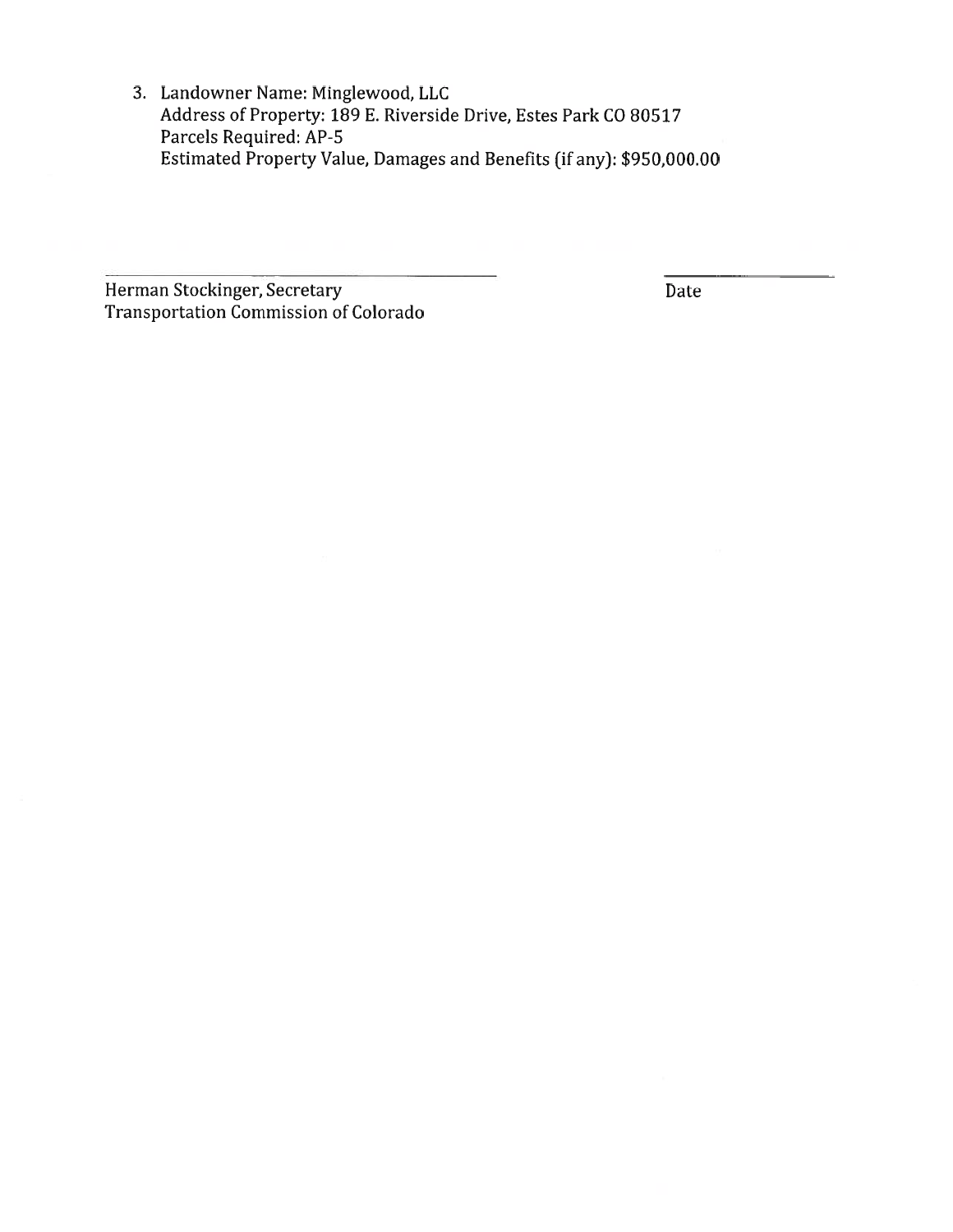

**COLORADO Department of Transportation** Office of the Chief Engineer 2829 W. Howard Place, Suite 562 Denver, CO 80204

**MEMORANDUM** 

- TO: **TRANSPORTATION COMMISSION**
- JOSH LAIPPLY, CHIEF ENGINEER FROM:

DATE: **NOVEMBER 2, 2018** 

**SUBJECT:** REPORT PURSUANT TO COLORADO REVISED STATUTES, §43-1-208 REGARDING PROJECT NUMBER STA R400-300, ESTES PARK ONE-WAY COUPLET, 20298, SEEKING APPROVAL TO INITIATE AND CONDUCT CONDEMNATION PROCEEDINGS

### **Background**

This written report to the Transportation Commission is pursuant to Colorado Revised Statutes ("C.R.S."), Section 43-1-208(1). On May 18, 2017 and June 15, 2017, the Transportation Commission entered Resolution Nos. TC-17-5-11 and TC-17-6-12 ("Resolutions") upon its minutes, which determined that the Estes Park One-Way Couplet, STA R400-300, would serve the public interest and/or convenience of the traveling public. The Resolutions also authorized CDOT to engage in negotiations with the landowners listed below.

Unfortunately, after engaging in negotiations, CDOT and the landowners were unable to reach a resolution. As a result, CDOT seeks Transportation Commission approval to initiate and conduct condemnation proceedings pursuant to Colorado Revised Statutes, Section 38-1-101 et seq. for the properties listed below.

The project Estes Park One-Way Couplet, STA R400-300 ("Project") is necessary for rehabilitation or reconstruction of roadway and a bridge, channel and floodplains improvements and realignment of traffic flow. This will increase mobility of traffic accessing Rocky Mountain National Park while relieving congestion and increasing safety for vehicles and Pedestrians in Downtown Estes Park and is therefore, desirable.

#### Overview of Properties Previously Approved for Negotiation

There are three advance of plans (AP) fee simple acquisitions previously approved for negotiation.

The three property owners and their counsel were informed of the Transportation Commission meeting on November 15, 2018 through emails sent on or before November 2, 2018.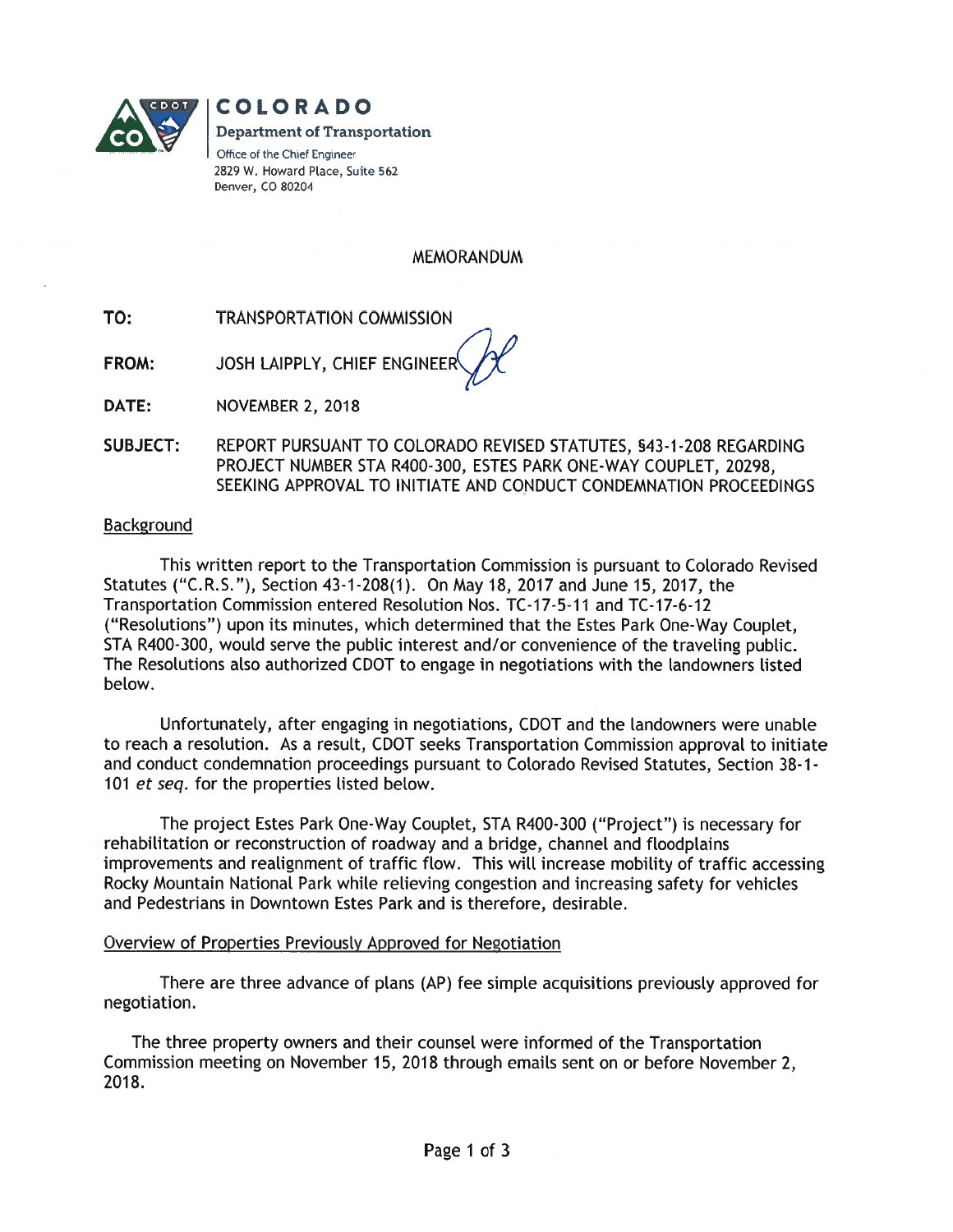- $1.$ Resolution No. Approving Negotiation: TC-17-5-11 Address: 221 E. Riverside Drive, Estes Park, CO 80517 Landowner's Name: Richard D. Slaydon and Sandra L. Patterson-Slaydon Current Size of Property: 3,804 s.f./0.087 acres Proposed Size of Acquisition: AP Fee Acquisition - 3,804 s.f./0.087 acres Purpose of Parcels Necessary for Project:
	- AP-3: 3,804 s.f./0.087 acres of fee simple acquisition for highway and related improvements \$45,700 (\$12 sf). One 2.052 sf 2.5 Story Single Family Residence \$379,300.

Estimated Property Value, Damages and Benefits (if any): \$425,000 (rounded)

Method to Determine Property Value, Damages and Benefits (if any): Value was based on appraisal of Bonnie D. Roerig, MAI, AI-GRS(AI), dated November 16, 2017.

Date of Initial Offer: July 18, 2018

Summarv of Counteroffers: Despite continuing communication with CDOT's consultant, neither the landowner has not agreed to settle the negotiation at the offered value or provided a counteroffer to CDOT. The landowner appraisal submitted concluded \$700,000 based on the use of condominium sales as comparables rather than available single family residential sales. The use of inappropriate comparables resulted in a much higher value conclusion. CDOT is unable to proceed because there is no valid evidence to suggest that this property is worth more than the fair-market value offered. This owner is represented by Carrie Bernstein of Alderman Bernstein, who is anticipated to attend the Transportation Commission Workshop and Meeting.

- 2. Resolution No. Approving Negotiation: TC-17-6-12 Address: 201 E. Riverside Drive, Estes Park, CO 80517 Landowner's Name: Mary K. Culp Current Size of Property: 4.252 s.f./0.098 acres Proposed Size of Acquisition: AP Fee Acquisition - 4,252 s.f./0.098 acres Purpose of Parcels Necessary for Project:
	- AP-4: 4,252 s.f./0.098 acres of fee simple acquisition for highway and related improvements \$51,000 (\$12 sf). One 1,493 sf 1 story single family residence \$314,800.

Estimated Property Value, Damages and Benefits (if any): \$365,800 (rounded)

Method to Determine Property Value, Damages and Benefits (if any): Value was based on appraisal of Bonnie D. Roerig, MAI, AI-GRS(AI), dated November 16, 2017.

Date of Initial Offer: July 18, 2018

Brief Summary of Counteroffers: CDOT has received two counter offers from the owner. The first counteroffer was \$159,200 over CDOT's original offer of \$365,800 and \$53,000 over the landowner's own appraised value. CDOT responded with an offer of \$415,800 to settle negotiations. Landowner's second counteroffer of \$500,000 is \$84,200 over CDOT's response, \$135,200 over CDOT's original offer, and \$28,000 over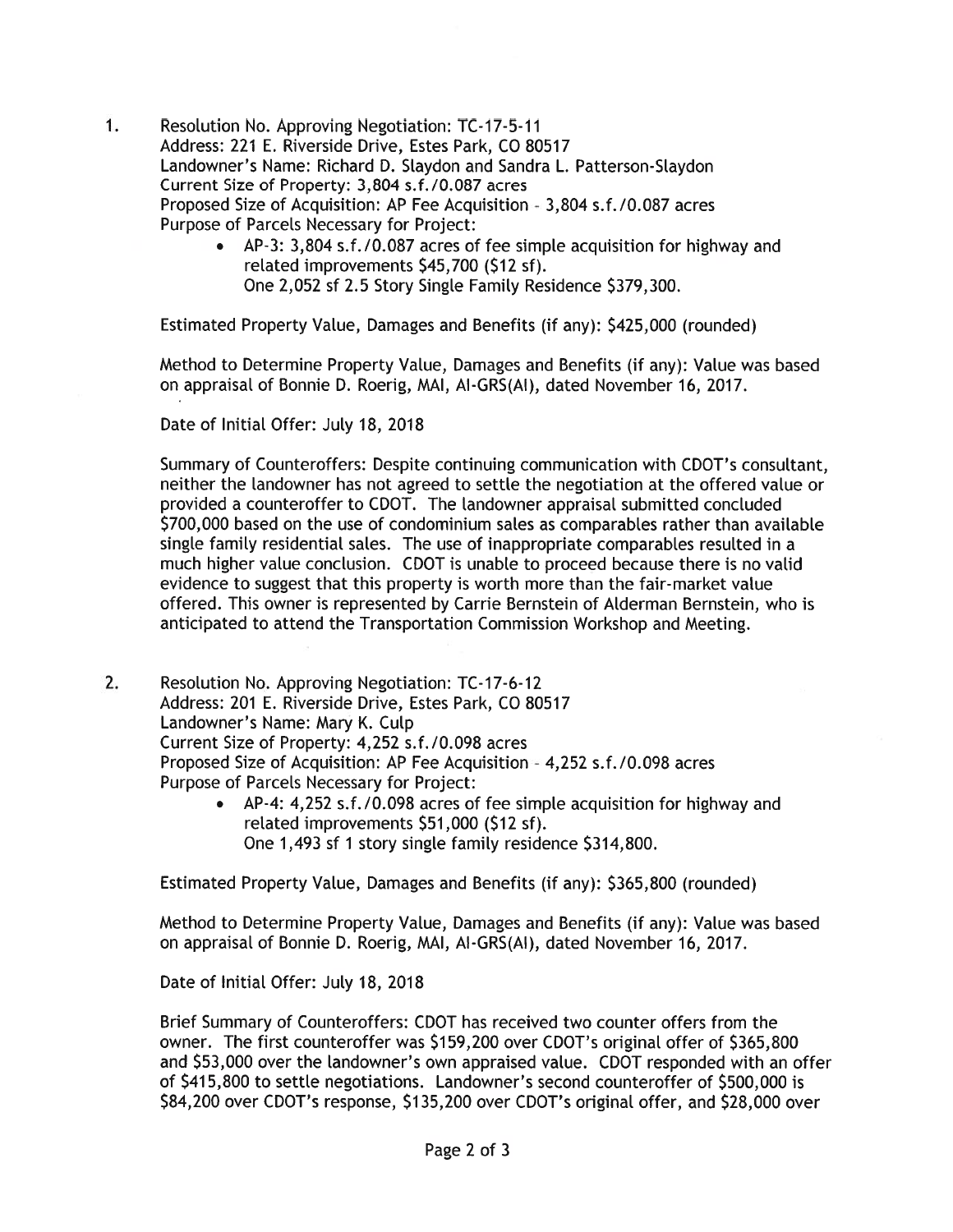landowner's appraised value. The landowner appraisal submitted concluded \$472,000 value based on the use of condominium sales as comparables rather than available single family residential sales. The use of inappropriate comparables resulted in a much higher value conclusion. Landowner's counteroffers have been deemed unsatisfactory to CDOT because there is no valid evidence to suggest that his property is worth \$84,200 above fair-market value. This owner is represented by Carrie Bernstein of Alderman Bernstein, who is anticipated to attend the Transportation Commission Workshop and Meeting.

 $3.$ Resolution No. Approving Negotiation: TC-17-6-12 Address: 189 E. Riverside Drive, Estes Park, CO 80517 Landowner's Name: Minglewood, LLC, a Colorado limited liability company Current Size of Property: 4,908 s.f./0.113 acres Proposed Size of Acquisition: AP Fee Acquisition - 4,908 s.f./0.113 acres Purpose of Parcels Necessary for Project:

• AP-5: 4,908 s.f./0.113 acres of fee simple acquisition for highway and related improvements \$58,900 (\$12 sf). One 1,723 sf 2 story single family residence \$511,386. One 990 sf 1 story single residence \$79,200. One 381 sf Mountain Munchies space \$33,528. One 977 sf Tiki Room space \$78,160. Mountain Munchies Canvaas Awning \$640. Exterior Wood Stairs and Railing \$1,867. 248 sf of Deck and Railing \$4,547. 2,560 sf of Concrete Flatwork \$15,680. 128 sf (est) Brick Planter Box \$762. 100 If of White Picket Fence \$1,808. 480 sf of Bamboo Fence \$3,840. Indirect Costs \$164,272.

Estimated Property Value, Damages and Benefits (if any): \$950,000 (rounded)

Method to Determine Property Value, Damages and Benefits (if any): Value was based on appraisal of Bonnie D. Roerig, MAI, AI-GRS(AI), dated March 16, 2018.

Date of Initial Offer: July 31, 2018

Brief Summary of Counteroffers: Despite continuing communication with CDOT's consultant, the landowner has not agreed to settle the negotiation at the offered value or provided a counteroffer to CDOT. Landowner has not submitted an appraisal to CDOT. CDOT is unable to proceed because there is no valid evidence to suggest that this property is worth more than the fair-market value offered. This owner is represented by Carrie Bernstein of Alderman Bernstein, who is anticipated to attend the Transportation Commission Workshop and Meeting.

**Attachments Proposed Resolution** Right-of-Way Plans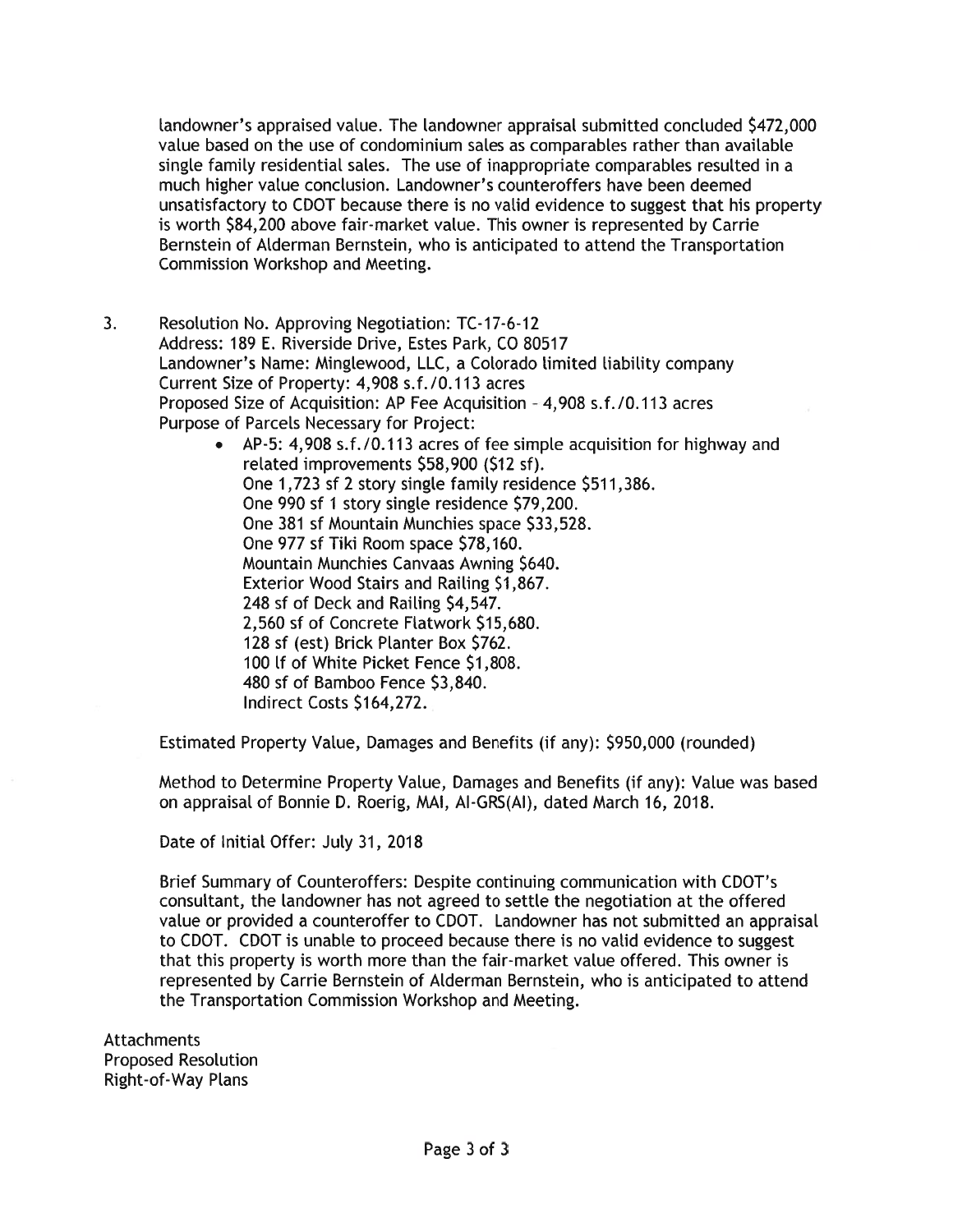## Resolution #  $TC-18-11-1$

R5 US 550 South Connection, FSA 5501-021 Project Code 19378

Authorizing the Chief Engineer to initiate and conduct condemnation proceedings pursuant to articles 1 to 7 of title 38, C.R.S. for the properties owned by Richard A. Carlson, J. Susan Hillmeyer, Eagle Block, Jerry T. Piccoli, Janet Maria Piccoli, James Franklin Piccoli, Steven Leo Piccoli, Donald Alex Piccoli, Rita Louise Piccoli and Gina Lee Piccoli.

## Approved by the Transportation Commission on 2018.

WHEREAS, the Transportation Commission is authorized pursuant to Section 43-1-106(8), C.R.S. to formulate the general policy with respect to management, construction and maintenance of public highways and other transportation systems in the state and to promulgate and adopt all budgets of CDOT; and

**WHEREAS**, pursuant to Colorado law at Section 43-1-208, C.R.S., the Colorado General Assembly has conferred the power of eminent domain upon the Transportation Commission to acquire private property necessary for state highways purposes; and

**WHEREAS**, on September 26, 2016 the Colorado Supreme Court announced its decision in Department of Transportation v. Amerco Real Estate Company; U-Haul Company of Colorado; et al., 2016SA75; and

**WHEREAS**, the *Amerco Real Estate Company* opinion held that the Transportation Commission must decide that the public interest or convenience will be served by a proposed alteration of a state highway and that the Commission's decision must be made in consideration of the portions of land of each landowner to be taken and an estimate of the damages and benefits accruing to each landowner prior to authorizing condemnation of property; and

**WHEREAS**, the *Amerco Real Estate Company* opinion also held that the Transportation Commission is authorized to either direct the Chief Engineer to make tender to a landowner or the Transportation Commission can proceed in the acquisition of private lands for state highway purposes, according to articles 1 to 7 of title 38, C.R.S., without tender to the landowner: and

**WHEREAS,** the *Amerco Real Estate* opinion further held that the Transportation Commission could delegate to the "legal staff or representatives of the commission or department" the "initiation and conduct of condemnation proceedings." Amerco Real Estate Company, 2016SA75, ¶15; and

**WHEREAS**, on November 16, 2017 and January 18, 2018 the Transportation Commission entered resolutions TC-17-11-9 and TC-18-1-13 ("Resolutions") upon its minutes for the US 550 South Connection Project, Project Number FSA 5501-021 Project Code 19378 ("Project"); and

**WHEREAS, the Resolutions determined that the public interest or convenience will be** served by the proposed alterations to U.S. Highways No. 550 and 160, approved acquisition of properties needed for the proposed alterations, approved the Chief Engineer's estimate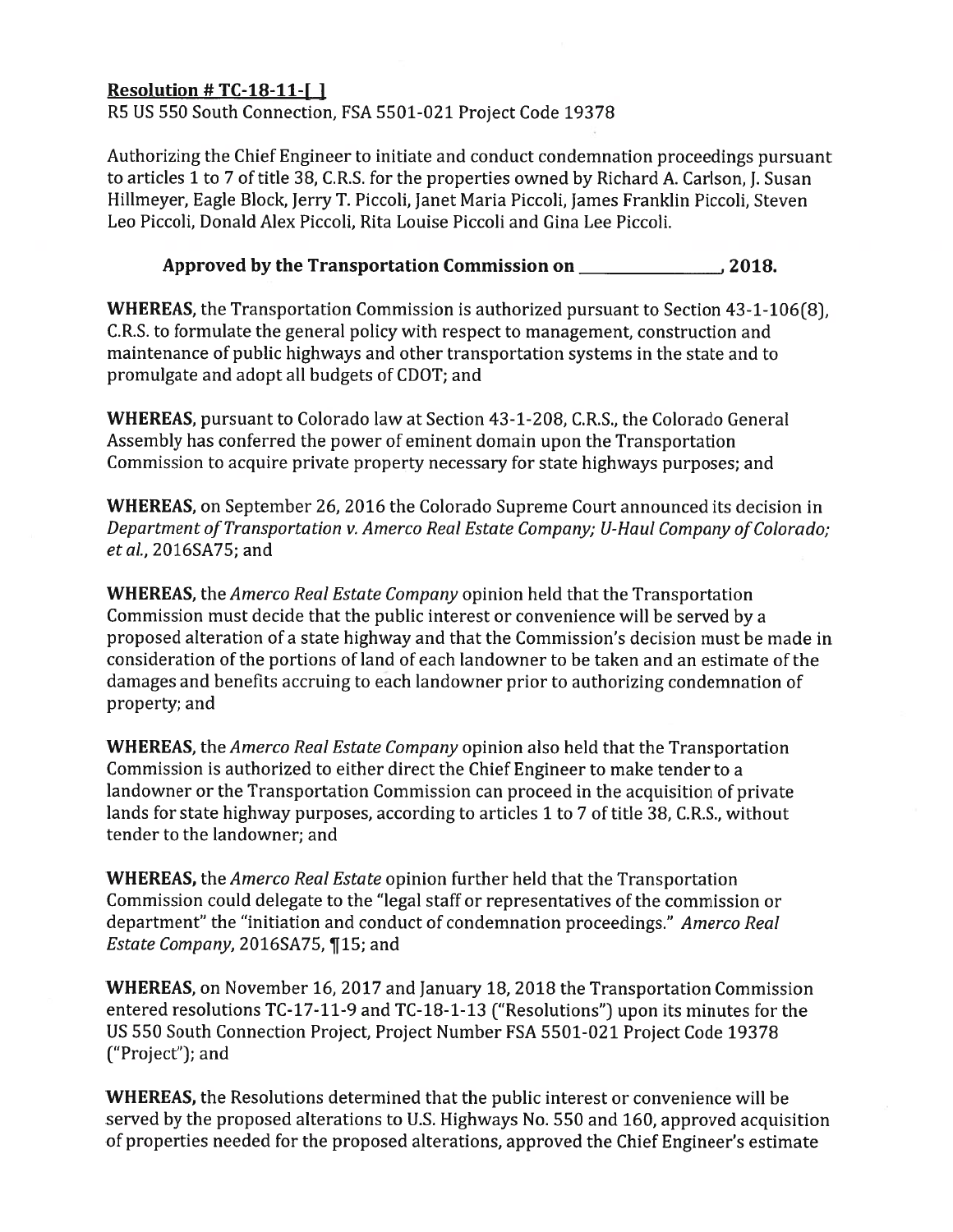of value, damages and benefits, if any, accruing to each landowner, and authorized the CDOT Chief Engineer and CDOT staff to negotiate with landowners; and

**WHEREAS**, pursuant to the Resolutions CDOT attempted to negotiate with the landowners. but negotiations with the landowners were unsuccessful; and

**WHEREAS, the Property sought by CDOT may include buildings, structures, or other** improvements on the real Property and may also include tenant-owned improvements. personal property, and other real estate; and

**WHEREAS, CDOT** does not have possession of the Properties and CDOT's inability to work on the Properties will likely cause delay to the Project, possibly resulting in significant monetary harm to CDOT; and

**WHEREAS, the Transportation Commission acknowledges that it or its predecessors** previously reviewed the written report of the Chief Engineer seeking approval to negotiate with landowner and has also reviewed the written report of the Chief Engineer seeking approval to initiate and conduct condemnation proceedings, and both reports included all information and documents required pursuant to Section 43-1-208(1), in relation to the Project and the Property; and

**NOW THEREFORE BE IT RESOLVED, the Transportation Commission authorizes CDOT to** initiate and conduct condemnation proceedings for the following landowners. If CDOT and a landowner reach a settlement amount that requires approval by the Regional Transportation Director and the Chief Engineer, as set forth in the CDOT Right-of-Way Manual, then the settlement amount is subject to Transportation Commission approval. If the condemnation matter is resolved through a certificate of ascertainment and assessment, or verdict then the certificate of ascertainment and assessment, or verdict amount is subject to approval by the Transportation Commission. If acquisition of the Property requires acquisition of buildings, structures, or improvements on real property as well as acquisition of tenant-owned improvements both real and personal property, or other real estate, the Transportation Commission authorizes CDOT to acquire those items through eminent domain proceedings if necessary.

CDOT may initiate and conduct condemnation proceedings for the following landowners:

- 1. Landowner Name: Richard A. Carlson Address/Location of Property: 15575 Highway 550 S, Durango, CO 81303 Parcels Required: AP-RW-7, AP-TE-7, AP-TE-7A Estimated Property Value, Damages and Benefits (if any): \$71,600
- 2. Landowner Name: Richard A. Carlson Address/Location of Property: 15575 Highway 550 S, Durango, CO 81303 Parcels Required: AP-RW-9, AP-TE-9 Estimated Property Value, Damages and Benefits (if any): \$2,600
- 3. Landowner Name: J. Susan Hillmeyer Address/Location of Property: 15805 Highway 550 S, Durango, CO 81303 Parcels Required: AP-RW-11, AP-PE-11 Rev, AP-PE-11A, AP-TE-11A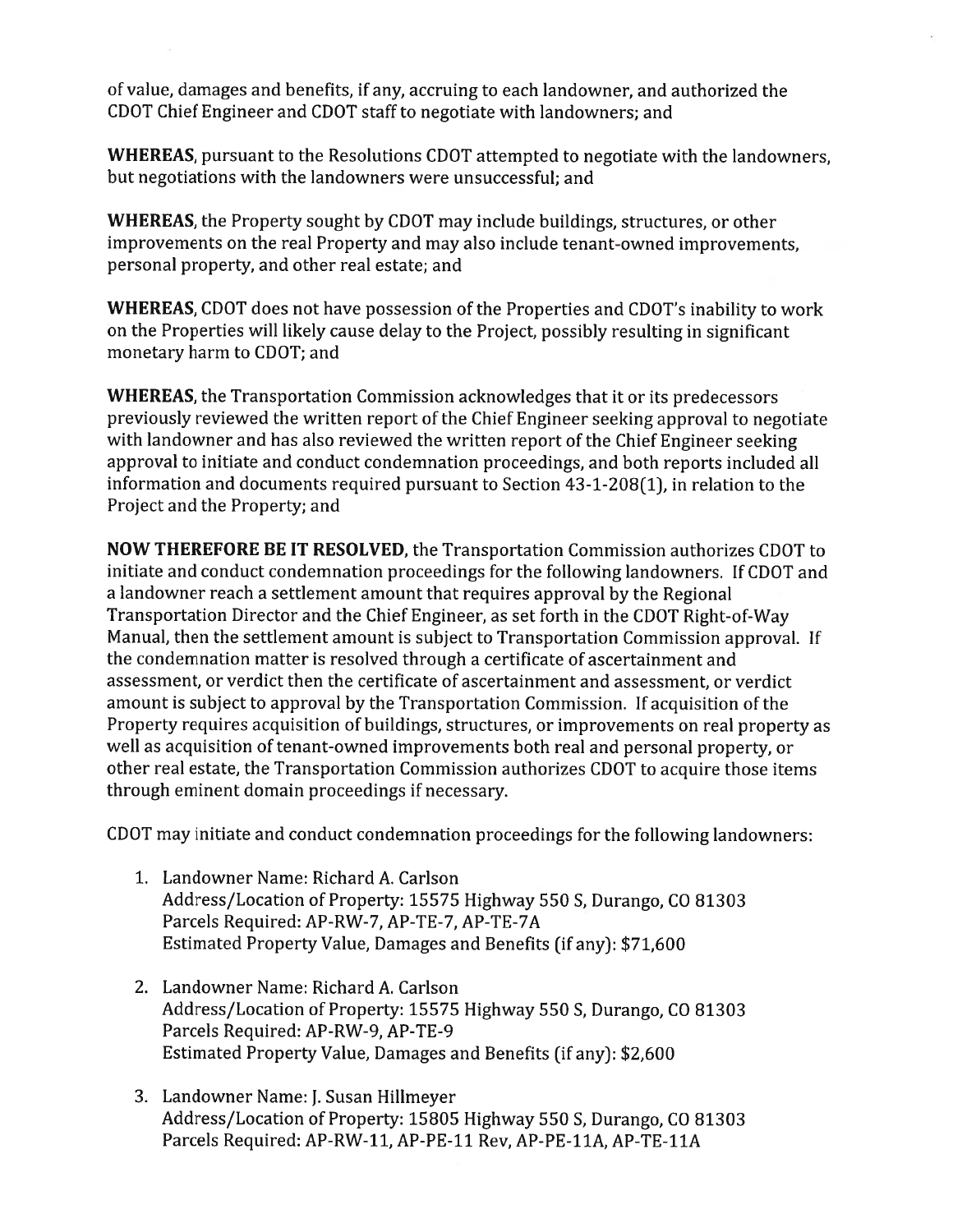Estimated Property Value, Damages and Benefits (if any): \$158,600

- 4. Landowner Name: Eagle Block Company Address/Location of Property: 16073 Highway 550 S, Durango, CO 81303 Parcels Required: AP-RW-14, AP-PE-14, AP-TE-14 Estimated Property Value, Damages and Benefits (if any): \$114,000
- 5. Landowner Name: Jerry T. Piccoli (57.14% int), Janet Maria Piccoli (7.14% int), James Franklin Piccoli (7.14% int), Steven Leo Piccoli (7.14% int), Donald Alex Piccoli (7.14% int), Rita Louise Piccoli (7.15% int), Gina Lee Piccoli (7.15% int) Address/Location of Property: 16073 Highway 550 S, Durango, CO 81303 Parcels Required: AP-RW-15, AP-15-RM, AP-PE-15 Rev, AP-PE-15A, AP-TE-15 Rev, Estimated Property Value, Damages and Benefits (if any): \$73,500

Herman Stockinger, Secretary **Transportation Commission of Colorado**  Date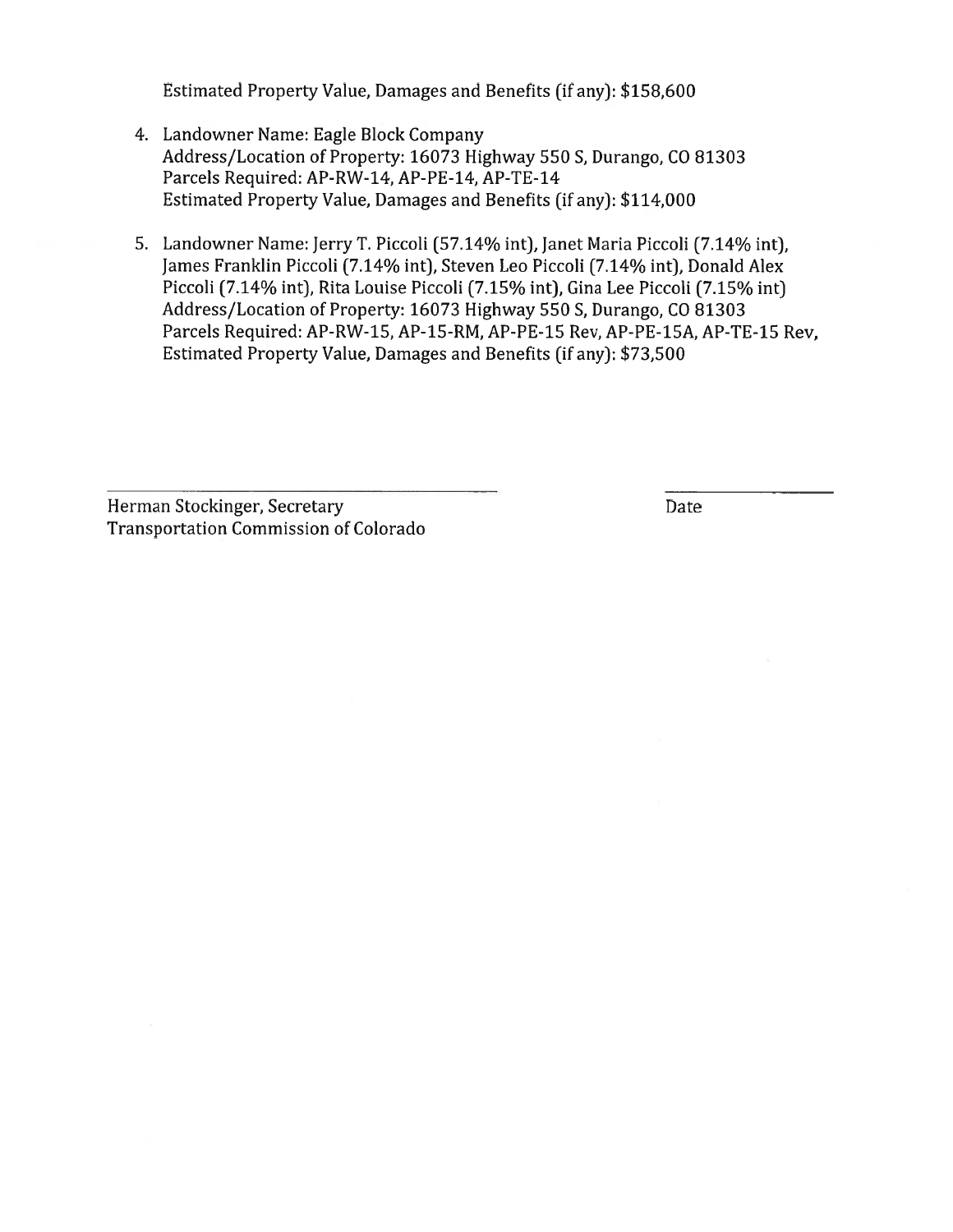

**COLORADO Department of Transportation** Office of the Chief Engineer 2829 W. Howard Place, Suite 562 Denver, CO 80204

**MEMORANDUM** 

- TO: **TRANSPORTATION COMMISSION**
- **FROM:** JOSH LAIPPLY, CHIEF ENGINEE

DATE: NOVEMBER 2, 2018

**SUBJECT:** REPORT PURSUANT TO COLORADO REVISED STATUTES, §43-1-208 REGARDING PROJECT NUMBER FSA 5501-021, US 550 SOUTH CONNECTION, PROJECT CODE 19378, SEEKING APPROVAL TO INITIATE AND CONDUCT CONDEMNATION **PROCEEDINGS** 

#### Background

This written report to the Transportation Commission is pursuant to Colorado Revised Statutes ("C.R.S."), Section 43-1-208(1). On November 16, 2017 and January 18, 2018 the Transportation Commission entered Resolution Nos. TC-17-11-9 and TC-18-01-13 ("Resolutions") upon its minutes, which determined that US 550 South Connection, FSA 5501-021, would serve the public interest and/or convenience of the traveling public. The Resolutions also authorized CDOT to engage in negotiations with the landowners listed below.

Unfortunately, after engaging in negotiations, CDOT and the landowners were unable to reach a resolution. As a result, CDOT seeks Transportation Commission approval to initiate and conduct condemnation proceedings pursuant to Colorado Revised Statutes, Section 38-1-101 et seq. for the properties listed below.

FSA 5501-021, US 550 South Connection ("Project") is necessary to improve the US 550 and US 160 Connection. The Connection is on a new alignment to route traffic away from US 550 at Farmington Hill, it connects US 550 to US 160 at the existing Grandview interchange (a full-movement interchange replacing a signalized intersection), improving safety and mobility at the US 550/US 160 intersection, providing access to Grandview (Regional Hospital/Police), Three Springs residential development, and City of Durango. Project improvements will reduce travel times, improve access and enhance safety.

The Project is a highway re-alignment and capacity improvement project, which is part of CDOT's long-range planning effort to enhance safety and mobility for the entire area of southwest Colorado. Since US 160 and US 550 were identified as strategic highway corridors in the Strategic Transportation Project Investment Program 19 years ago, there has been continued support for the needed improvements to these corridors at the state and local level. The US Highway 550 South Connection to US 160 Record of Decision was signed April 2015 (and supplements information contained in the US Highway 160 from Durango to Bayfield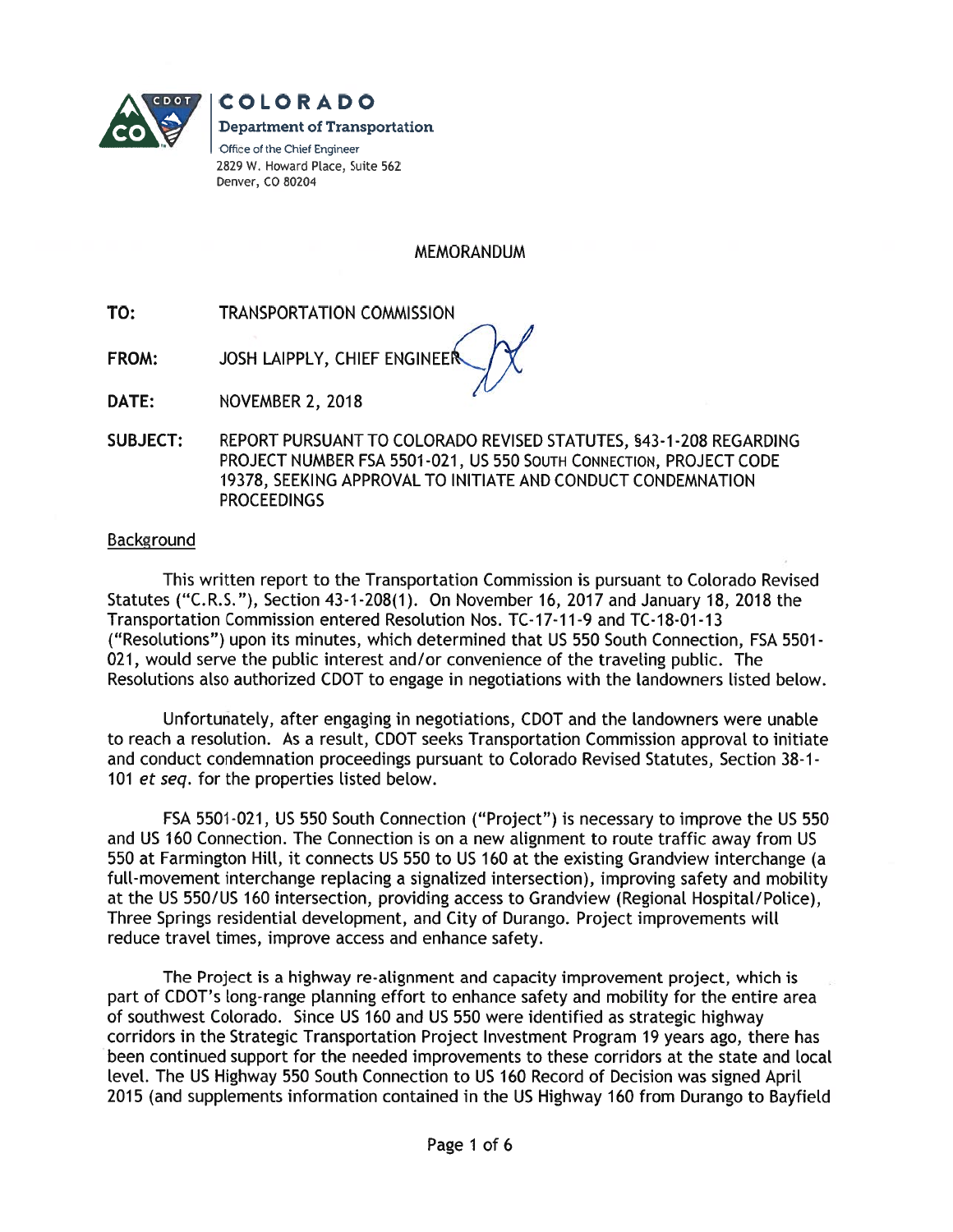Environmental Impact Statement and Final Section 4(f) Evaluation signed by FHWA in May 2006). The project was recently awarded a \$12.3 million grant.

## Overview of Properties Previously Approved for Negotiation

Generally, there are eighteen fee simple acquisitions, nine (9) permanent easements, three (3) slope easements, five (5) uneconomic remnants, twenty (20) temporary easements and ten (10) access control lines necessary for the completion of the Project. Most of these were authorized at the November 16, 2017 Transportation Commission meeting. There have been some subsequent parcel authorizations by the TC and some administrative revisions since authorization of most of the parcels for this project in November 2017.

CDOT met with landowners in person and on-site (driveway meetings) in advance of requesting ROW plan authorization at the November Transportation Commission Meeting to review the proposed ROW plans and to address landowner concerns regarding the proposed acquisitions in advance of submitting the ROW plans to the Transportation Commission. The landowners were advised of the Transportation Commission process at each of these driveway meetings.

CDOT is requesting authorization to initiate and conduct condemnation proceedings for five (5) fee simple acquisitions, one (1) uneconomic remnant, six (6) temporary easements, and five (5) permanent easements. The property owners will be informed of the Transportation Commission meeting by November 5, 2018 through a letter and email correspondence.

- $1.$ Resolution No. Approving Negotiation: TC-17-11-9 Address: 15575 Highway 550 S, Durango, CO 81303 Landowner's Name: Richard A. Carlson Current Size of Property: 3.39 acres Proposed Size of Acquisition: 64,803 sq.ft./1.488 acres Purpose of Parcels Necessary for Project:
	- AP-RW-7: 48,910 sq.ft. (1.123 acres); \$67,737 Fee simple acquisition for construction and maintenance of highway improvements associated with widening SH 550 including new traveling lanes and drainage, utility and irrigation facilities as well as construction and maintenance of a frontage road. Valuation includes gate and gravel road improvements.
	- AP-TE-7: 3.146 sq.f.t (0.072 acres): \$3.223 Temporary easement for construction of associated highway improvements, including grading and driveway reconstruction, for a period of two years.
	- AP-TE-7A: 12,747 sq.ft. (0.293 acres); \$792 Temporary easement for construction of associated highway improvements, including irrigation improvements, for a period of two years.

Estimated Property Value, Damages and Benefits (if any): \$71,600 Method to Determine Property Value, Damages and Benefits (if any): Value was based on appraisal of Pat McManus, dated August 30, 2018.

Date of Initial Offer: 4/16/2018

Brief Summary of Counteroffers: Landowners appraisal concluded at \$108,000. The landowner countered at this amount. CDOT is unable to accept the counter offer. The appraisal was not accepted. CDOT will continue to work with the landowner to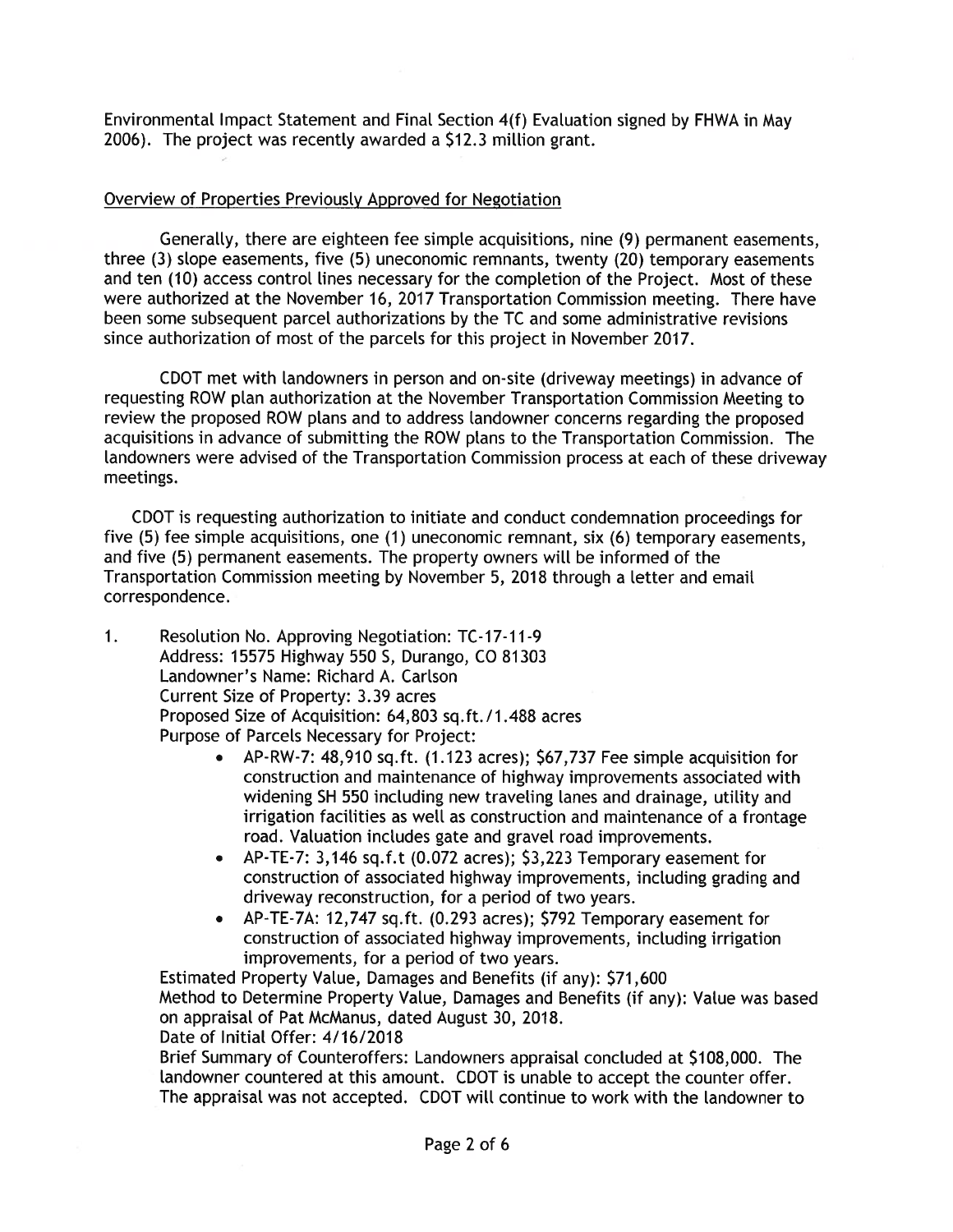try to reach a settlement agreement. Due to the project timeline, CDOT is requesting authorization for condemnation proceedings should condemnation become necessary.

- $\overline{2}$ . Resolution No. Approving Negotiation: TC-17-11-9 Address: 15575 Highway 550 S, Durango, CO 81303 Landowner's Name: Richard A. Carlson Current Size of Property: 3.00 acres Proposed Size of Acquisition: 3,655 sq.ft./0.084 acres Purpose of Parcels Necessary for Project:
	- AP-RW-9: 1,591 sq.ft. (0.037 acres); \$2,035. Fee simple acquisition for construction and maintenance of highway improvements associated with widening SH550 including new traveling lanes and drainage, utility and irrigation facilities as well as construction and maintenance of a frontage road.
	- AP-TE-9: 2,064 sq.ft. (0.047 acres); \$517. Temporary easement for construction of associated highway improvements, including driveway reconstruction, for a period of two years.

Estimated Property Value, Damages and Benefits (if any): \$2,600 Method to Determine Property Value, Damages and Benefits (if any): Value was based on comparable sales of similar property near the location of the Property. Value was based on a waiver valuation completed by David Eckelberry dated 9/6/2018. Date of Initial Offer: 4/26/2018

Brief Summary of Counteroffers: See summary for Parcel series 7 above.

- 3. Resolution No. Approving Negotiation: TC-17-11-9 Address: 15805 Highway 550 S, Durango, CO 81303 Landowner's Name: J. Susan Hillmeyer Current Size of Property: 4.080 acres Proposed Size of Acquisition: 118,545 sq.ft./2.722 acres Purpose of Parcels Necessary for Project:
	- AP-RW-11: 108.028 sq.ft. (2.480 acres); \$149,907. Fee simple acquisition for construction and maintenance of highway improvements associated with widening US 550 including new travel lanes, a retaining wall and drainage, utility and irrigation facilities, including a water quality pond as well as construction and maintenance of a frontage road. Improvements and compensable damages include a shed, driveway, utilities and septic system.
	- AP-PE-11REV: 8,602 sq.ft. (0.198 acres); \$7,663. Permanent easement for construction, use and maintenance of associated highway improvements including drainage improvements.
	- AP-PE-11A: 928 sq.ft. (0.021 acres); \$813. Permanent easement for construction, use and maintenance of associated highway improvements including ingress and egress to Tract A of the Hillmeyer and Vance Subdivision, No. 444.
	- AP-TE-11A: 987 sq.ft. (0.023 acres); \$188. Temporary easement for construction of associated highway improvements, including construction of a retaining wall and driveway reconstruction, for a period of two years.

Estimated Property Value, Damages and Benefits (if any): \$158,600 Method to Determine Property Value, Damages and Benefits (if any): Value was based on appraisal of David Eckelberry on May 29, 2018. Date of Initial Offer: 6/29/2018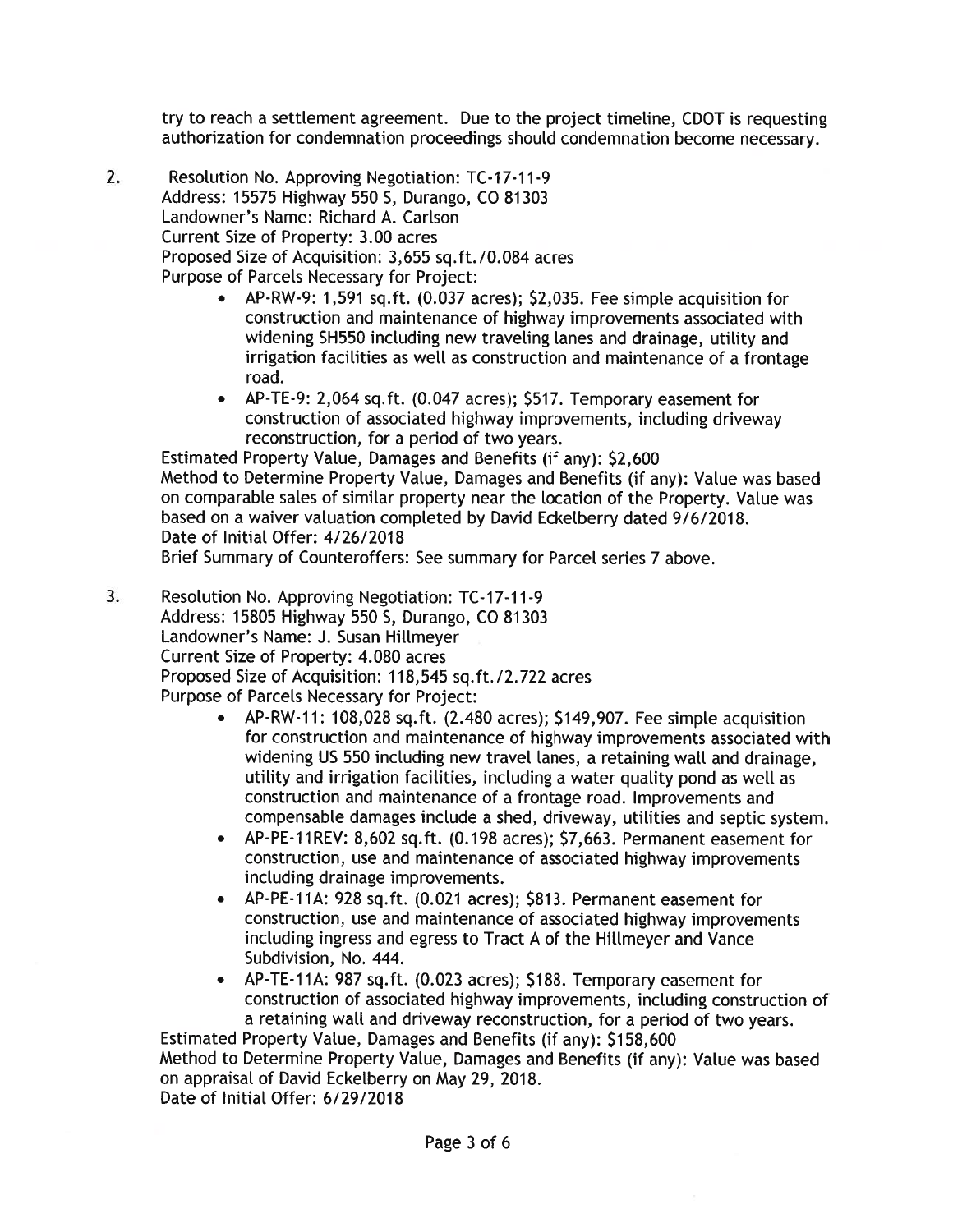Brief Summary of Counteroffers: Landowner intends to submit a counter offer but CDOT has not received a counter offer to date. CDOT will continue to work with the landowner to try to reach a settlement agreement. Due to the project timeline, CDOT is requesting authorization for condemnation proceedings should condemnation become necessary.

- 4. Resolution No. Approving Negotiation: TC-17-11-9 Address: 16073 Highway 550 S, Durango, CO 81303 Landowner's Name: Eagle Block Company, a Colorado Corp. Current Size of Property: 1.708 acres Proposed Size of Acquisition: 57,590 sq.ft./1.322 acres Purpose of Parcels Necessary for Project:
	- AP-RW-14: 47,604 sq.ft. (1.093 acres); \$110,011. Fee simple acquisition for construction and maintenance of highway improvements associated with widening US 550 including new travel lanes, a retaining wall and drainage, utility and irrigation facilities as well as construction and maintenance of a frontage road. Improvements and compensable damages include barn, retaining wall and septic system.
	- AP-PE-14: 1,235 sq.ft. (0.028 acres); \$1,540. Permanent easement for construction, use and maintenance of associated highway improvements including ingress and egress to Tract B of the Hillmeyer and Vance Subdivision, No. 444.
	- AP-TE-14: 8,751 sq.ft. (0.201 acres); \$2,334. Temporary easement for construction of associated highway improvements, including removal of a barn and driveway reconstruction, for a period of two years.

Estimated Property Value, Damages and Benefits (if any): \$114,000 Method to Determine Property Value, Damages and Benefits (if any): Value was based on appraisal of David Eckelberry, dated June 5, 2018.

Date of Initial Offer: 6/29/2018

Brief Summary of Counteroffers: Landowner has verbally agreed to CDOT's offer, however, CDOT has not received a signed agreement to date. CDOT will continue to work with the landowner to reach an agreement. Due to the project timeline, CDOT is requesting authorization for condemnation proceedings should condemnation become necessary.

5. Resolution No. Approving Negotiation: TC-17-11-9 and TC-18-01-13 Address: 16073 Highway 550 S, Durango, CO 81303

Landowner's Name: Jerry T. Piccoli (undivided 57.14% interest), Janet Maria Piccoli (undivided 7.14% interest), James Franklin Piccoli (undivided 7.14% interest), Steven Leo Piccoli (undivided 7.14% interest), Donald Alex Piccoli (undivided 7.14% interest), Rita Louise Piccoli (undivided 7.15% interest), Gina Lee Piccoli (undivided 7.15% interest) as tenants in common

Current Size of Property: 38.29 acres Proposed Size of Acquisition: 245,068 sq.ft./5.626 acres Purpose of Parcels Necessary for Project:

> • AP-RW-15: 92;583 sq.ft. (2.125 acres); \$52,289. Fee simple acquisition for construction and maintenance of highway improvements associated with widening and realigning US 550 including new travel lanes, a retaining wall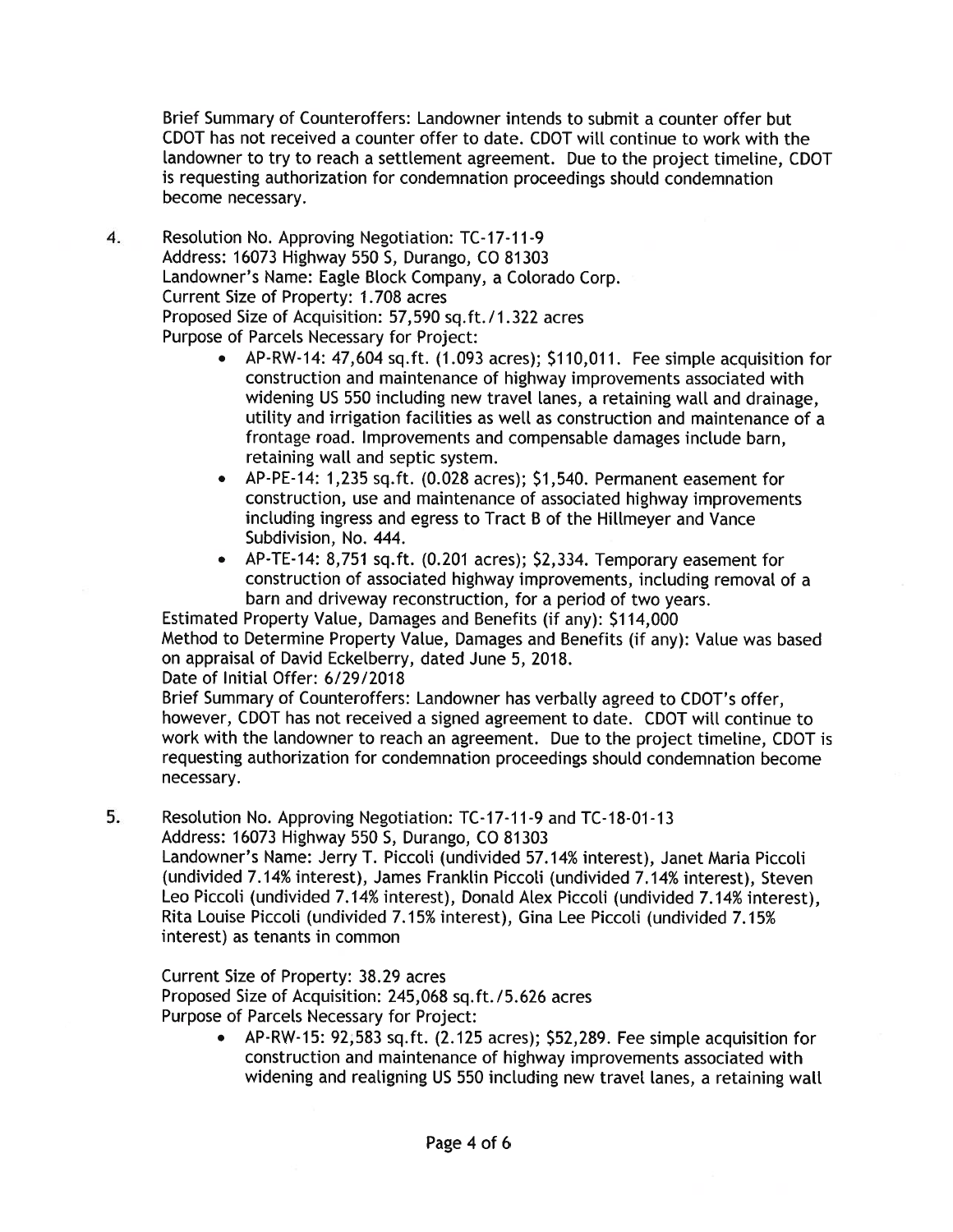and drainage, utility and irrigation facilities. Improvements include fencing and landscape.

- AP-15-RM: 22,357 sq.ft. (0.513 acres); \$10,298. Uneconomic remnant.
- AP-PE-15REV: 1,378 sq.ft. (0.032 acres); \$578. Permanent easement for construction, use and maintenance of associated highway improvements including irrigation improvements.
- AP-PE-15A: 1,918 sq.ft. (0.044 acres); \$795. Permanent easement for construction, use and maintenance of associated highway improvements including use and maintenance of drainage improvements.
- AP-TE-15REV: 126,832 sq.ft. (2.912 acres); \$9,463. Temporary easement for construction of associated highway improvements, including grading, drainage improvements, irrigation improvements, roadway removal and driveway reconstruction, for a period of two years.

Estimated Property Value, Damages and Benefits (if any): \$73,500 Method to Determine Property Value, Damages and Benefits (if any): Value was based on appraisal of David Eckelberry, dated April 30, 2018.

Date of Initial Offer: 6/7/2018

Brief Summary of Counteroffers: Landowner made a counter offer that CDOT has indicated will be accepted up receipt of the signed Memorandum of Agreement. CDOT will continue to work with the landowner to reach an agreement. Due to the project timeline, CDOT is requesting authorization for condemnation proceedings should condemnation become necessary.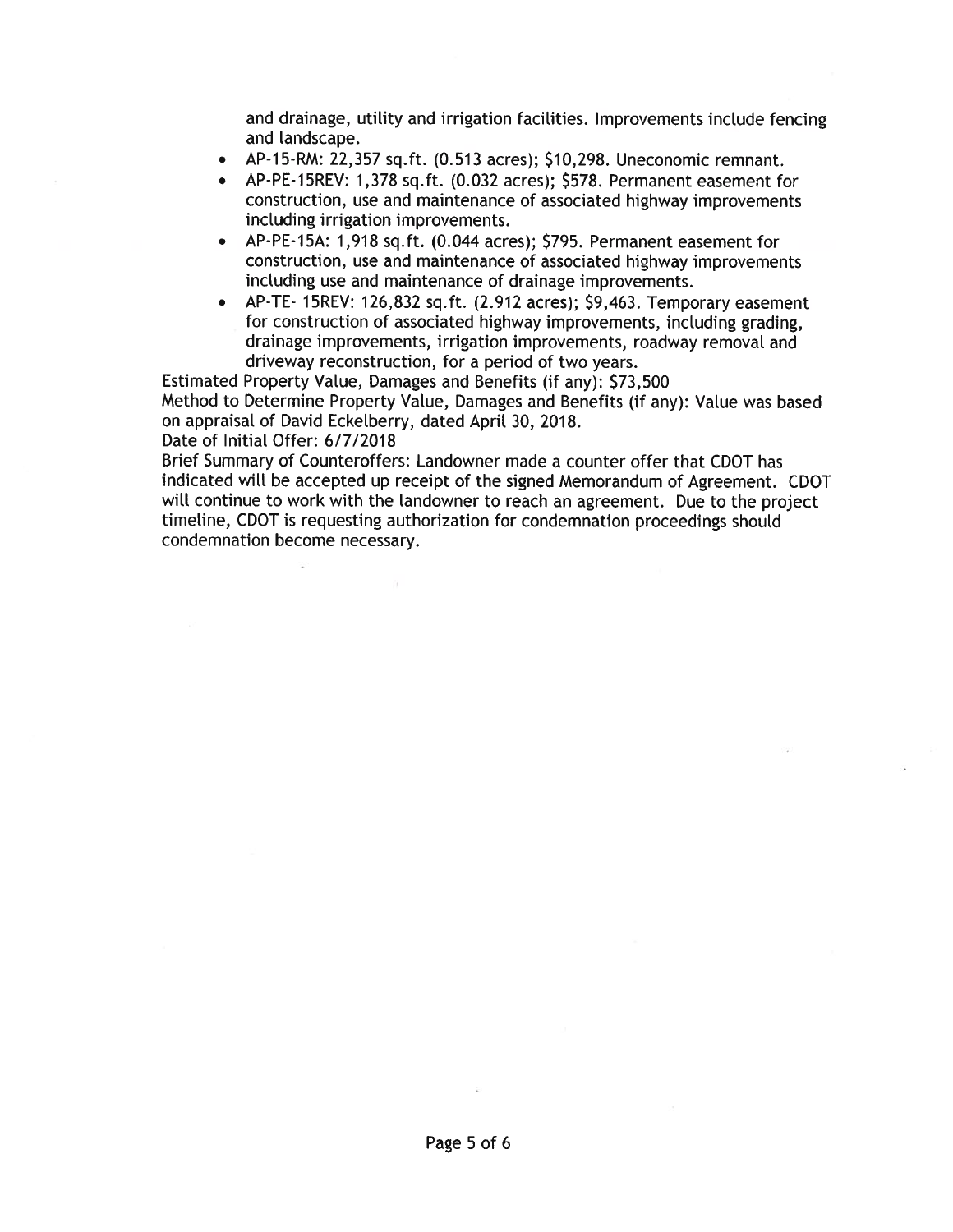Attachments

Proposed Resolution<br>Right-of-Way Plans

 $\tilde{\mathbf{r}}$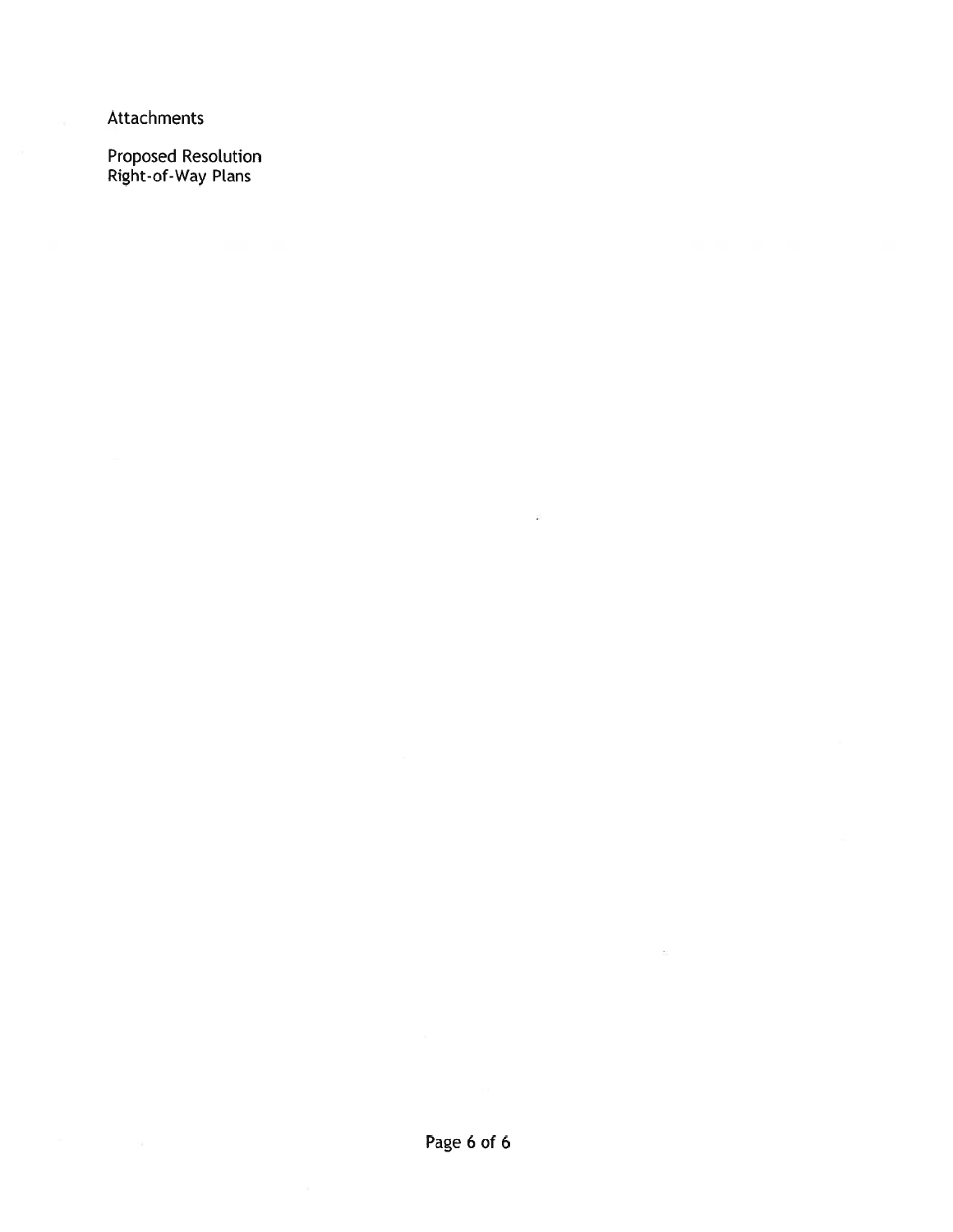# Resolution # TC-18-11-[]

R5 US 160 Passing Lanes North of Towaoc, NHPP 1601-073, Project Code 20325

Authorizing the Chief Engineer to initiate and conduct condemnation proceedings pursuant to articles 1 to 7 of title 38, C.R.S. for the properties owned by Jeffrey D. and Tammy E. Coulon FKA Nancy Nard.

## Approved by the Transportation Commission on 2018.

**WHEREAS, the Transportation Commission is authorized pursuant to Section 43-1-106(8).** C.R.S. to formulate the general policy with respect to management, construction and maintenance of public highways and other transportation systems in the state and to promulgate and adopt all budgets of CDOT; and

WHEREAS, pursuant to Colorado law at Section 43-1-208, C.R.S., the Colorado General Assembly has conferred the power of eminent domain upon the Transportation Commission to acquire private property necessary for state highways purposes: and

**WHEREAS, on September 26, 2016 the Colorado Supreme Court announced its decision in** Department of Transportation v. Amerco Real Estate Company; U-Haul Company of Colorado; et al., 2016SA75; and

**WHEREAS**, the *Amerco Real Estate Company* opinion held that the Transportation Commission must decide that the public interest or convenience will be served by a proposed alteration of a state highway and that the Commission's decision must be made in consideration of the portions of land of each landowner to be taken and an estimate of the damages and benefits accruing to each landowner prior to authorizing condemnation of property; and

**WHEREAS**, the *Amerco Real Estate Company* opinion also held that the Transportation Commission is authorized to either direct the Chief Engineer to make tender to a landowner or the Transportation Commission can proceed in the acquisition of private lands for state highway purposes, according to articles 1 to 7 of title 38, C.R.S., without tender to the landowner; and

**WHEREAS,** the *Amerco Real Estate* opinion further held that the Transportation Commission could delegate to the "legal staff or representatives of the commission or department" the "initiation and conduct of condemnation proceedings." Amerco Real Estate Company, 2016SA75, ¶15; and

WHEREAS, on January 19, 2017 the Transportation Commission entered resolutions TC-17-1-21 ("Resolution") upon its minutes for the R5 US 160 Passing Lanes North of Towaoc. NHPP 1601-073, Project Code 20325 ("Project"); and

**WHEREAS,** the Resolutions determined that the public interest or convenience will be served by the proposed alterations to U.S. Highway No. 160, approved acquisition of properties needed for the proposed alterations, approved the Chief Engineer's estimate of value, damages and benefits, if any, accruing to each landowner, and authorized the CDOT Chief Engineer and CDOT staff to negotiate with landowners; and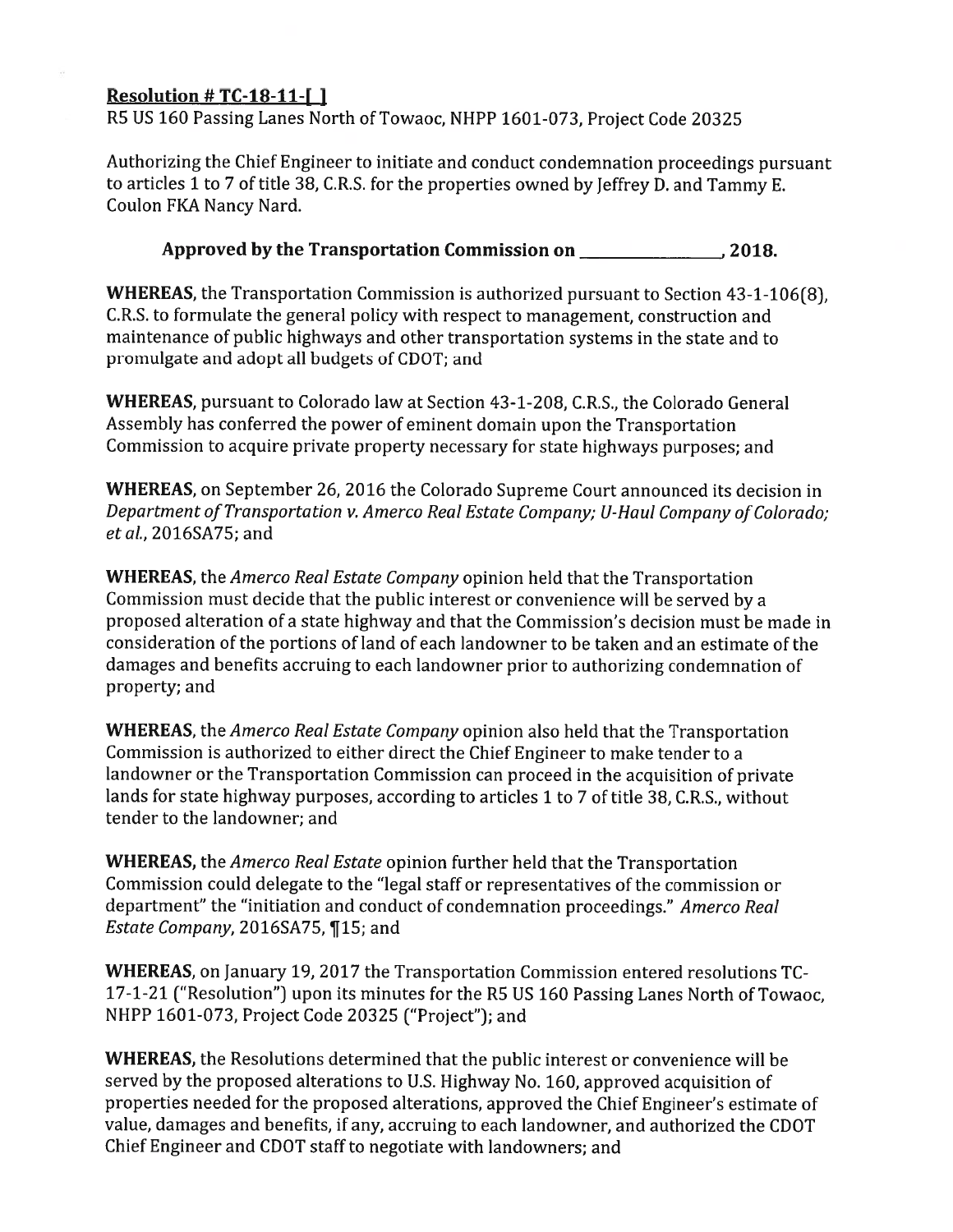**WHEREAS**, pursuant to the Resolutions CDOT attempted to negotiate with the landowners. but negotiations with the landowners were unsuccessful; and

**WHEREAS**, the Property sought by CDOT may include buildings, structures, or other improvements on the real Property and may also include tenant-owned improvements. personal property, and other real estate; and

WHEREAS, CDOT does not have possession of the Properties and CDOT's inability to work on the Properties will likely cause delay to the Project, possibly resulting in significant monetary harm to CDOT; and

**WHEREAS**, the Transportation Commission acknowledges that it or its predecessors previously reviewed the written report of the Chief Engineer seeking approval to negotiate with landowner and has also reviewed the written report of the Chief Engineer seeking approval to initiate and conduct condemnation proceedings, and both reports included all information and documents required pursuant to Section 43-1-208(1), in relation to the Project and the Property; and

NOW THEREFORE BE IT RESOLVED, the Transportation Commission authorizes CDOT to initiate and conduct condemnation proceedings for the following landowners. If CDOT and a landowner reach a settlement amount that requires approval by the Regional Transportation Director and the Chief Engineer, as set forth in the CDOT Right-of-Way Manual, then the settlement amount is subject to Transportation Commission approval. If the condemnation matter is resolved through a certificate of ascertainment and assessment, or verdict then the certificate of ascertainment and assessment, or verdict amount is subject to approval by the Transportation Commission. If acquisition of the Property requires acquisition of buildings, structures, or improvements on real property as well as acquisition of tenant-owned improvements both real and personal property, or other real estate, the Transportation Commission authorizes CDOT to acquire those items through eminent domain proceedings if necessary.

CDOT may initiate and conduct condemnation proceedings for the following landowners:

1. Landowner Name: Jeffrey D. Coulon and Tammy E. Coulon FKA Nancy Nard Address of Property: 2161 Highway 160-491, Cortez, CO 81321 Parcels Required: RW-11, TE-11 Estimated Property Value, Damages and Benefits (if any): \$4,992

Herman Stockinger, Secretary **Transportation Commission of Colorado**  Date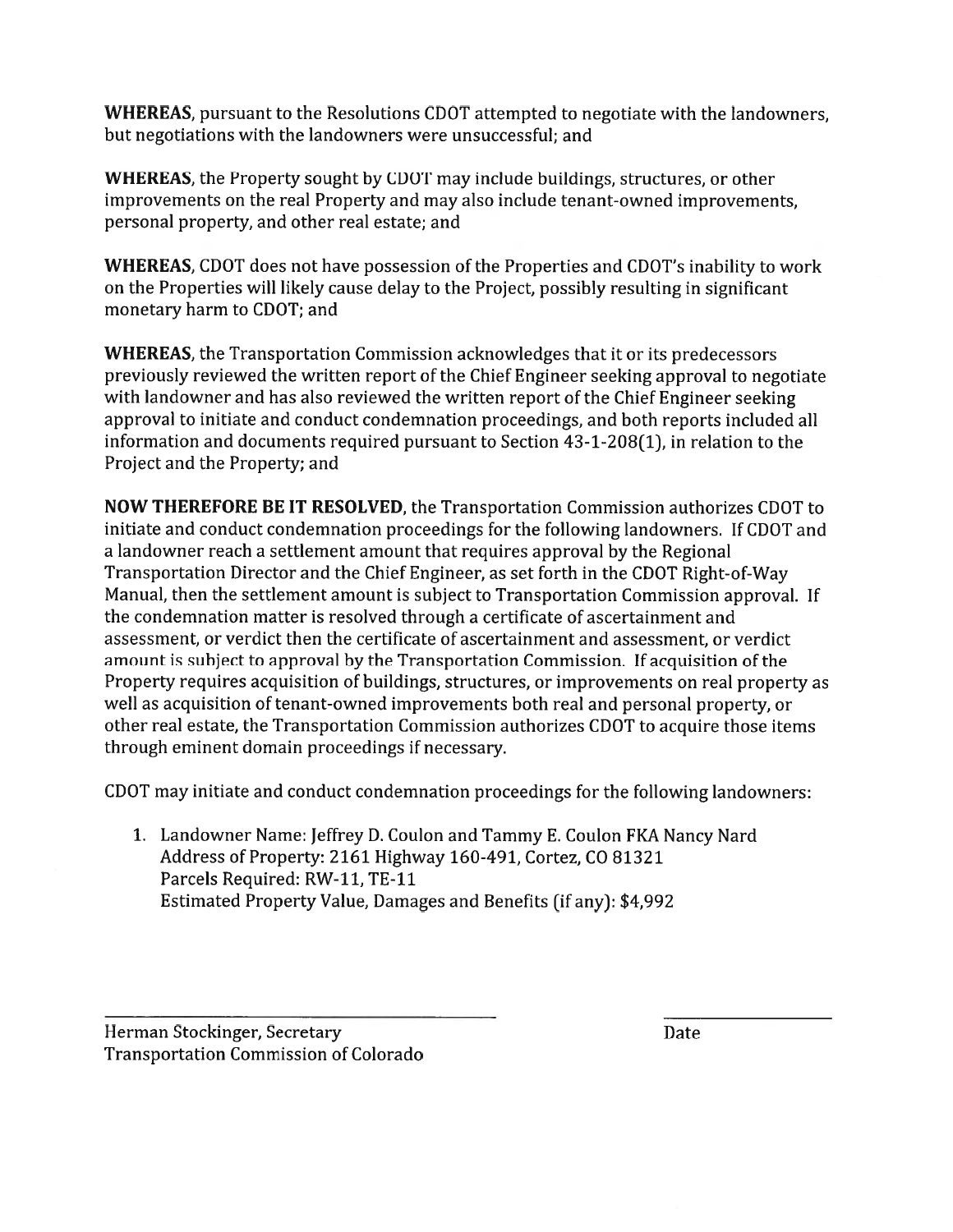

**COLORADO Department of Transportation** Office of the Chief Engineer 2829 W. Howard Place, Suite 562 Denver, CO 80204

**MEMORANDUM** 

TO: **TRANSPORTATION COMMISSION** 

JOSH LAIPPLY, CHIEF ENGINEER FROM:

**NOVEMBER 2, 2018** DATE:

**SUBJECT:** REPORT PURSUANT TO COLORADO REVISED STATUTES, §43-1-208 REGARDING PROJECT NUMBER NHPP 1601-073, U.S. 160 PASSING LANE NORTH OF TOWAOC. 20325, SEEKING APPROVAL TO INITIATE AND CONDUCT CONDEMNATION **PROCEEDINGS** 

## Background

This written report to the Transportation Commission is pursuant to Colorado Revised Statutes ("C.R.S."), Section 43-1-208(1). On January 19, 2017, the Transportation Commission entered Resolution No. TC-17-1-21 ("Resolution") upon its minutes, which determined that U.S. 160 Passing Lane North of Towaoc, NHPP 1601-073, would serve the public interest and/or convenience of the traveling public. The Resolution also authorized CDOT to engage in negotiations with the landowners listed below.

Unfortunately, after engaging in negotiations, CDOT and the landowners were unable to reach a resolution. As a result, CDOT seeks Transportation Commission approval to initiate and conduct condemnation proceedings pursuant to Colorado Revised Statutes, Section 38-1-101 et seq. for the properties listed below.

US 160 Passing Lane North of Towaoc ("Project") is necessary for construction of a northbound and southbound passing lane between Towaoc and Cortez. This will improve safety and is therefore desirable. This is an alternating passing lane project and was identified as a Regional Priority Project in the Southwest Regional Transportation Plan in 2008 and has been in the CDOT Statewide Transportation Improvement Plan (STIP) since 2012. I have determined that it is necessary to widen this portion of State Highway 160 to provide increased safety for the traveling public.

## Overview of Properties Previously Approved for Negotiation

There are twenty temporary easements, two permanent easements and eight fee simple acquisitions that were previously approved for negotiation. Most of these parcels were authorized at the January 2017 Transportation Commission meeting. There have been some subsequent administrative revisions since authorization.